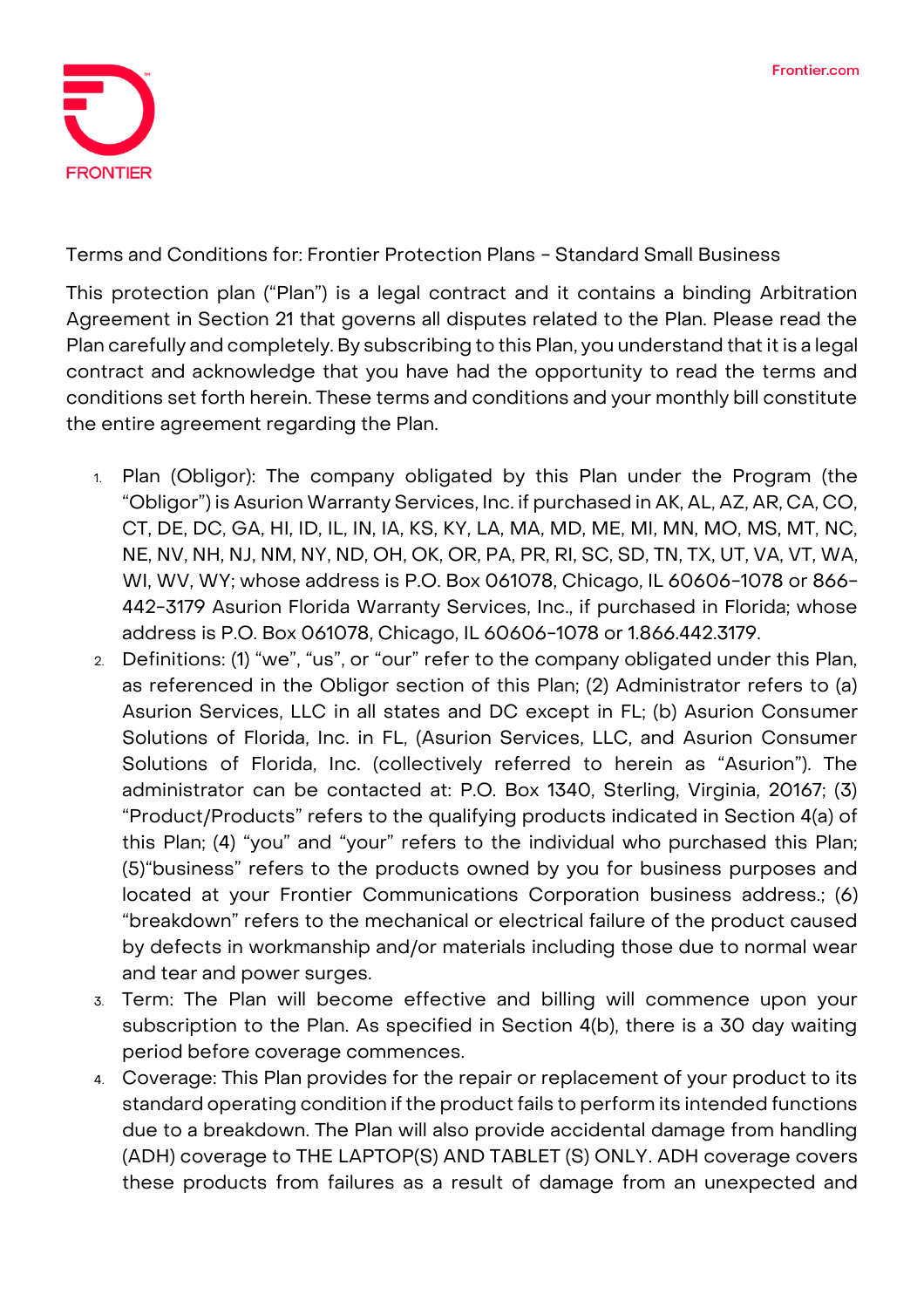

unintentional external event, such as drops or spills, which arise from your normal daily usage of the product as the manufacturer intended.

- a. Qualifying Products: This Plan covers Laptop(s) Computers, Desktop(s) (including the monitor, keyboard and mouse) ,Tablet(s) and Telephone(s).All types of Computers and Laptops are eligible for coverage under this Plan except Computers and Laptops which are not equipped with a Windows Operating System version Windows XP or newer or Android version 1.6 or newer and Apple computers which are not equipped with an Apple operating system version OS X or newer or Linux OS with 2009 publication date or newer. Telephones must be single line phones, 2-line phones or caller ID displays. iPad operating system of 4.3 or newer.
- b. Coverage Effective Date: **Coverage under the Plan will commence 31 days after your subscription to the Plan. No service will be provided during the initial 30 days of the Plan. If the Plan is cancelled, coverage will continue for 30 days after the cancellation date.** There will be no lapse in coverage if you relocate your business, provided that you continue the Plan and notify Frontier Communications Corporation of your new business address.
- c. Primary Business: Unless otherwise specified, the coverage under this Plan applies to all systems customarily located in your primary business location belonging to you. If you change your primary business, you are required to notify Frontier Communications Corporation of such request or change. In the event that you wish to obtain coverage for more than one business location, additional Plans must be purchased.
- d. Subscriber Eligibility. Only customers residing in the United States are eligible for coverage under the Plan.
- 5. **Service Fee:** In the event that your covered product requires service, you will be required to pay a service fee in the amount of Eighty-Nine Dollars (\$89.00). For next business day expedited service for your laptop or tablet, you may elect to pay a One hundred and Ninety-Nine Dollar (\$199.99) Service Fee. The service fee must be paid and received in advance of the service being provided and may be paid through a valid credit card or check. NOTE: The Service Fee does not apply to the repair or replacement of a telephone, caller id unit, keyboard or mouse. While you are not being charged a Service Fee, the costs associated with the repair or replacement of these products will apply toward the aggregate claim limit under the Plan.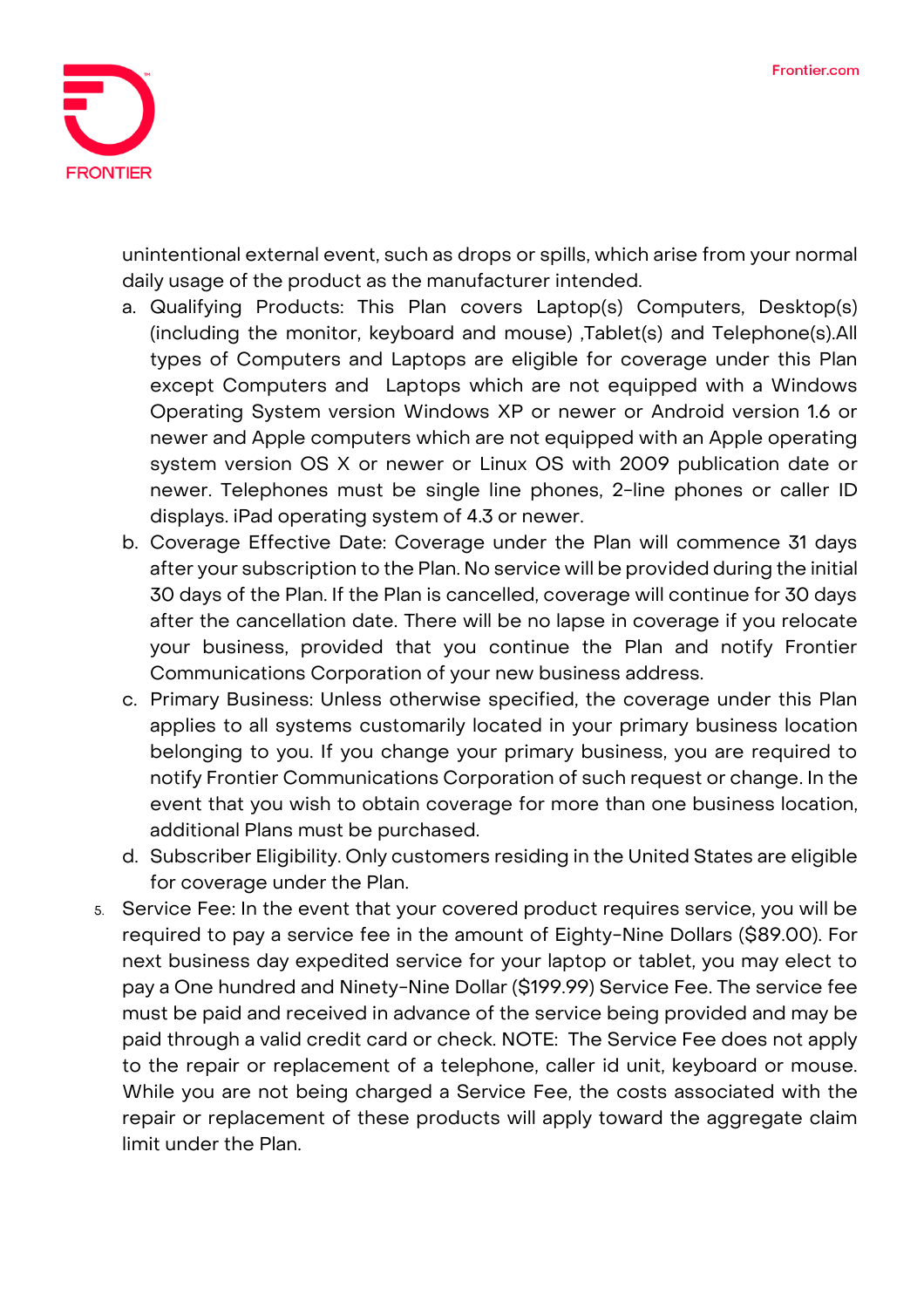

- 6. **Registration:** Registration of this Plan is not required. At your option, you may register the products to be covered by the Plan at any time during the coverage period. To perform this registration, please go online to <https://hub.asurion.com/CAResidents> Changes and/or updates to the list of covered products can be made by updating your online account at this web address.
- 7. **Plan Limits of Liability (Aggregate Claim Limit):** Under the Plan, claims cannot exceed \$2,500 per 12-month rolling period which commences on the date of your first claim. We will be responsible for informing you, at the time of the claim, if you have reached the \$2,500 aggregate claim limit. The retail value of any repairs shall be equal to the market retail value of parts and labor charges for repairing the product, as determined at our sole discretion, provided that the retail value for any repair shall not exceed the total retail value of a comparable replacement product. In the event that you reach the 12-month aggregate claim limit for claims and the product requires additional repairs, we will provide you with information on how to get the product repaired; however, we will not be responsible for any costs related to these repairs.
- 8. **Your Responsibilities:** This Plan is for your use only and may not be assigned. Products owned by anyone other than your business will not be covered by the Plan. Any abuse of the Plan by you, including but not limited to seeking replacement of a product not belonging to you, may result in termination of the Plan upon notice. The Product must be in good working condition prior to your Plan subscription. You must follow the instructions that are in the owner's manual for proper use, care and maintenance of the Product. Failure to follow the manufacturer's maintenance and service guidelines may result in the denial of coverage under this Plan. We strongly recommend (but do not require as a condition of this Plan) the regular back up of data and software. It is important that you back up all data files on your Computer or Laptop prior to the commencement of service; repairs to your Computer or Laptop may result in the deletion of such data files. Please retain these terms and conditions for your records.
- 9. **Payment:** You agree to pay monthly charges for this Plan as such charges may appear on your monthly bill from Frontier Communications Corporation. The monthly rate for the Plan was provided to you at the time you subscribed to the Plan. You may contact your Frontier Communications Corporation representative for the current applicable rate for the Plan. Non-payment by you may result in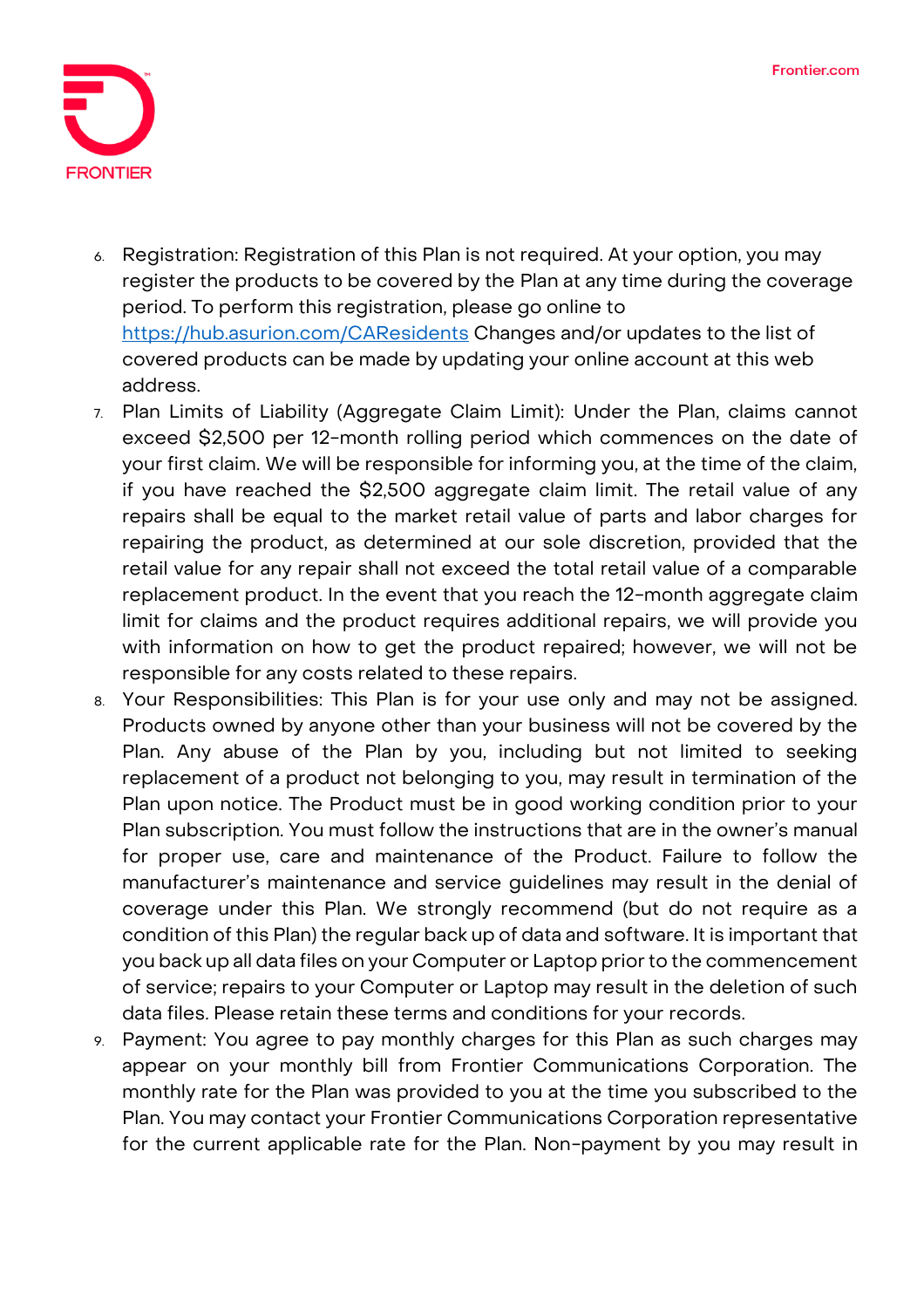

cancellation of the Plan. All charges, plus all applicable taxes, shall be due and payable by the due date stated on your Frontier Communications Corporation bill.

- 10. **If Your Product Needs Service:** In the event the product fails to operate, you may, 30 days after subscription to this Plan, file a claim by calling 1.866.442.3179, 24 hours a day, 7 days a week, excluding national holidays. If, at our sole discretion, it is determined that the product cannot be repaired, we will offer you a replacement product of like kind and quality, either new or refurbished. The cost of the replacement product cannot exceed the available balance of funds under the aggregate claim limit. Repaired or replaced products are warranted by us for 90 days from the date of product receipt by you. In the event that the product fails to function properly during such 90 days, we will repair or replace the product at no cost to you. Such services will not be charged against your aggregate claim limit under the Plan. If you choose not to accept the replacement product which we offer you, then we will provide a payment to you in the form of a gift card or check based on the fair market value of the product as determined by us, based upon the age of the product. This payment amount cannot exceed the available balance of funds under the aggregate claim limit. We may require you to fill out a claim facilitation form prior to receiving service for your product.
	- a. On-Site Service: If the product requiring service is a computer system, it will be serviced on-site. We will use our best efforts to have an authorized service provider contact you within one (1) business day of your initial call to arrange for service. Service will be provided during regular business hours Monday through Friday, except holidays. An adult (18 years or older) must be present during the time of service. You must provide a safe, non-threatening environment for our technicians in order to receive on-site service. Due to environmental or technical requirements, if certain repairs cannot be completed where the product is located and must be repaired at another location, this Plan will cover all shipping and handling costs. The product must be located at your primary business address at the time of service.
	- b. Repair Depot Service: If the product requiring service is a Laptop or Tablet, it will be shipped to a designated repair depot location for service. We will use our best efforts to ship a carton, prepaid shipping label and instructions for shipping your product to you within two (2) business days of your initial call for service. This Plan provides for next business day shipping. All shipping costs are covered by the Plan.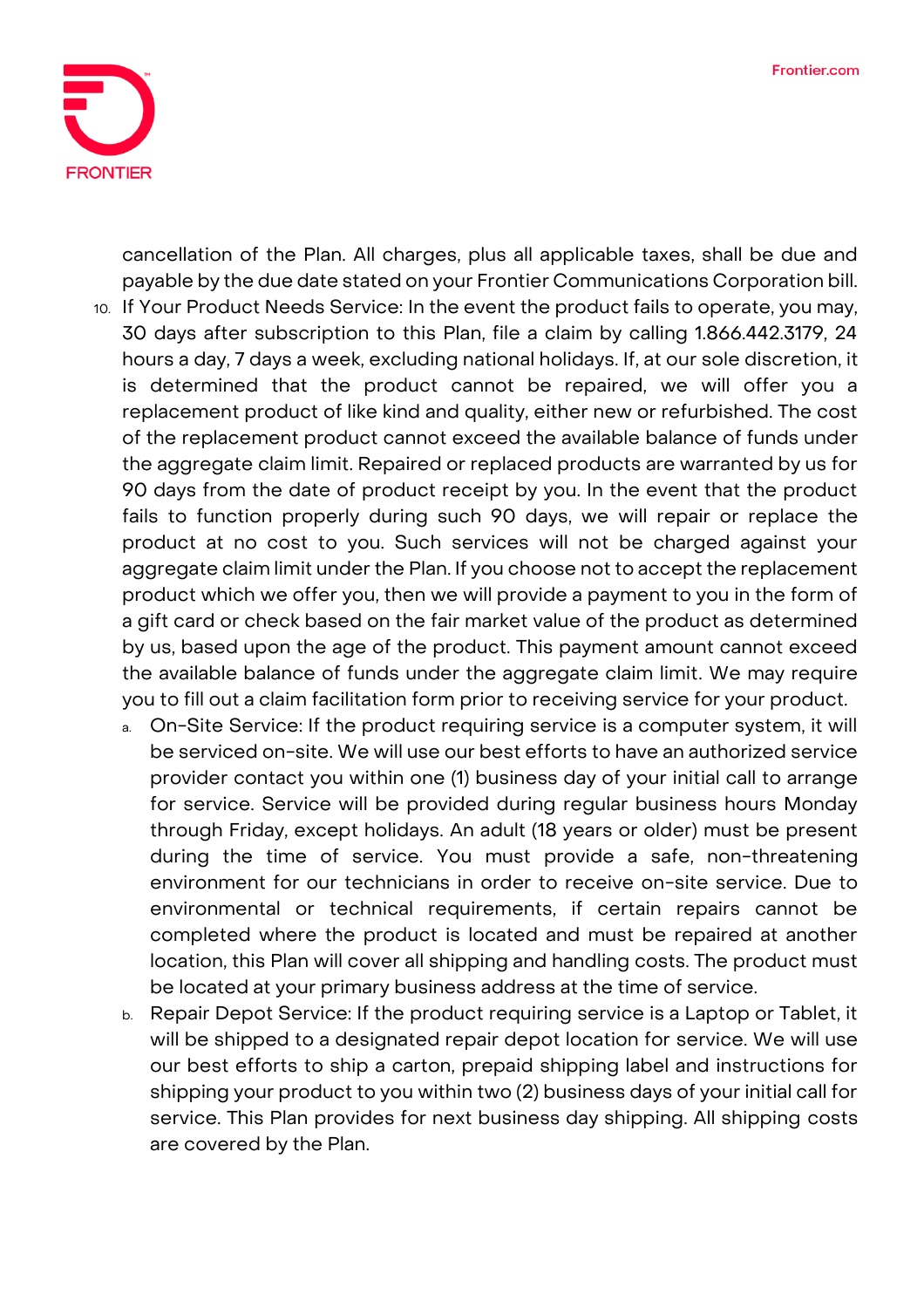

- 11. **Replacement Products: AT OUR DISCRETION, REPLACEMENTS WILL BE NEW, REBUILT, REFURBISHED, OR NON-ORIGINAL MANUFACTURER'S PARTS OR PRODUCTS THAT PERFORM TO THE ORIGINAL FACTORY SPECIFICATIONS.** If we opt to provide you a replacement product under the Plan, we reserve the right to retain ownership of your defective product. At our sole discretion, we may require that you return the defective product to our designated repair depot location as a condition to receiving your replacement product. Shipping costs associated with the return of the product will be paid by us.
- 12. **Insurance Securing this Plan:** This Plan is not a contract of insurance. The obligations of Asurion Warranty Services, Inc. under this Plan are secured by an insurance policy provided by Liberty Insurance Underwriters Inc. in the following states: AL, AR, CA, CT, GA, HI, IL, KY, MA, ME, MN, MO, MT, NC, NH, NV, NY, OK, OR, SC, TX, VT, VA, WA, WI, WY and all other states required by law. The obligations of Asurion Florida Warranty Services, Inc. under this Plan are secured by an insurance policy provided by Liberty Mutual Insurance Company. If within sixty (60) days we have not paid you for your covered claim, provided you with a refund owed or you are otherwise dissatisfied, you may make a claim directly to the applicable insurance company at 55 Water St. 18<sup>th</sup> Floor New York, NY 10041 for Liberty Insurance Underwriters, Inc. and at 175 Berkeley Street, Boston, Massachusetts, 02116, for Liberty Mutual Insurance Company or by calling toll free 1.800.677.9163.
- 13. **Exclusions – What Is Not Covered:** This Plan does not cover the following:
	- a. Accidental damage from handling on all , Telephones, Desktop computers or those computers not intended for portable use by the manufacturer
	- b. Products with pre-existing conditions at the time of your subscription to the Plan;
	- c. Laptop Batteries as a standalone claim;
	- d. Cosmetic defects, damage to or failures of non-operational components that do not inhibit the proper operation and performance of a covered item, such as but not limited to: appearance parts; broken hinges; cracked cases; decorative finishing; finish defects; handles; nonfunctional plastic; trim; accessories; attachments;
	- e. Damage or costs resulting from: improper installation or setup; use in any combinations not approved in the manufacturer's specifications; unauthorized modifications, alterations, repairs or repair personnel;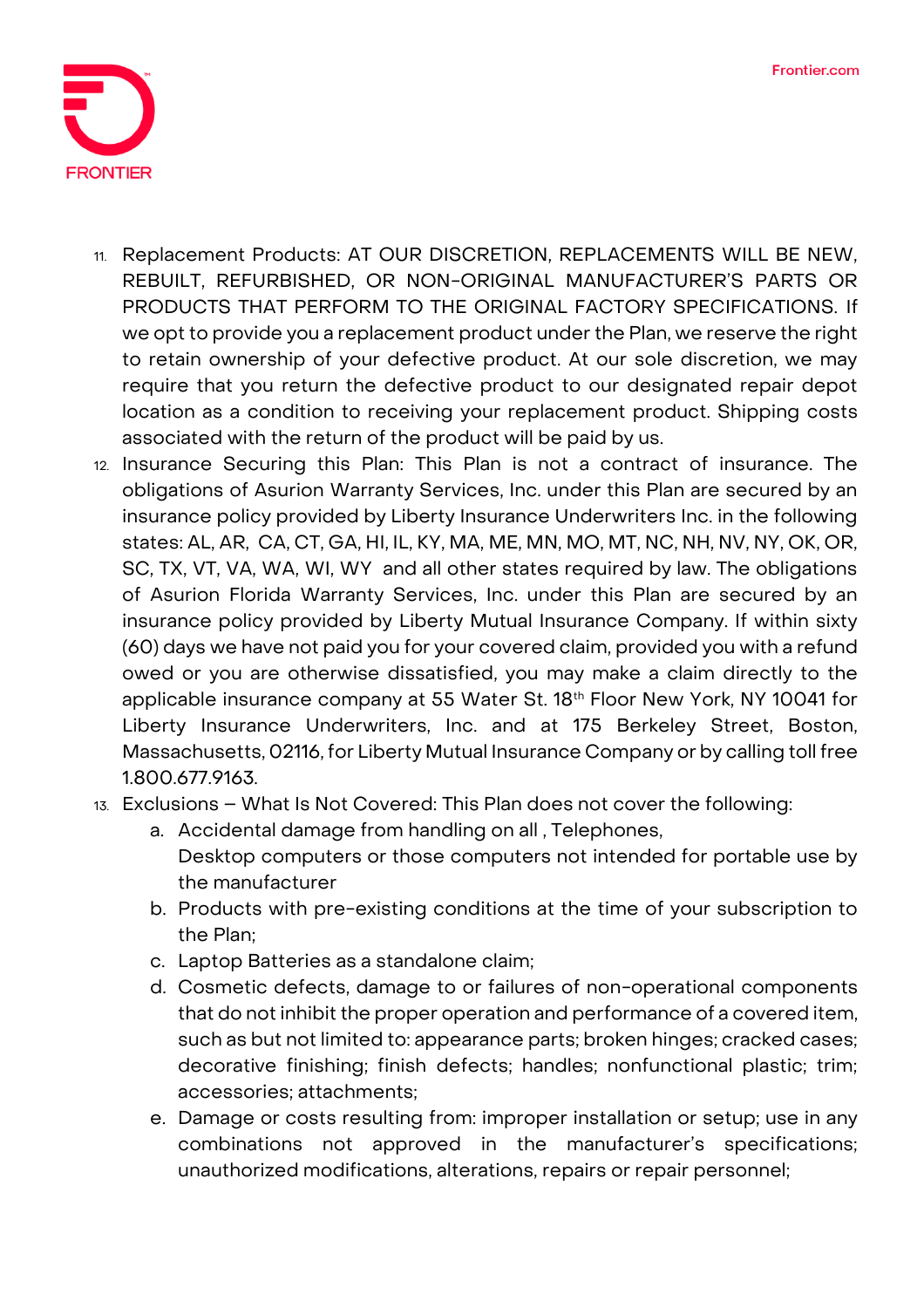

- f. Failure, inoperability, or disruption of any product or product functions due to any design flaw or systemic manufacturing defect;
- g. Failures, damage or loss caused by any physical force external to the product, whether accidental or intentional, including but not limited to: any disaster, whether natural (acts of God) or man-made, whether local or catastrophic; abuse; acts of war; civil disorders; corrosion; dirt; mold; dust; earthquake; fire; hail; insects or other animals; liquid immersion; malicious mischief; misuse; negligence; nuclear accident; riot; rust; sand; smoke; storm; terrorist attack; vandalism; wind;
- h. Costs associated with installation or de-installation of any product;
- i. PC peripherals such as printers, external speakers and/or scanners;
- j. Burned-in images and pixel failure within designed specifications or that do not materially alter the product's functionality;
- k. Wireless repeaters, routers, signal boost routers, additional base stations;
- l. Laptops and Computers that do not have administrator's permissions. Covered Laptops and Computers must be able to upload and download software;
- m. Products that are not owned by your business, leased and rented products, or products that are not customarily located in your specified business;
- n. Loss or damage to the product either while in storage or in the course of transit, delivery, or redelivery, except where the loss or damage occurs while your product is located at our designated repair depot;
- o. Normal periodic or preventative maintenance, inspections, cleaning, or tune-ups; minor adjustments and settings outlined in the product owner's manual that the user can perform; costs related to any service request which results in customer education or no problem found;
- p. Products whose serial number has been altered or removed;
- q. Products located outside the United States;
- r. Repair or replacement covered by a manufacturer recall in effect at the time of the failure;
- s. Support or repairs to software; loss or damage to software due to any cause; including but not limited to, computer virus; worm; Trojan programs; adware, spyware, firmware or any other software program;
- t. Data or software of any kind that is deleted or damaged during a repair or replacement under this Plan;
- u. Special, indirect, or consequential damages or losses; or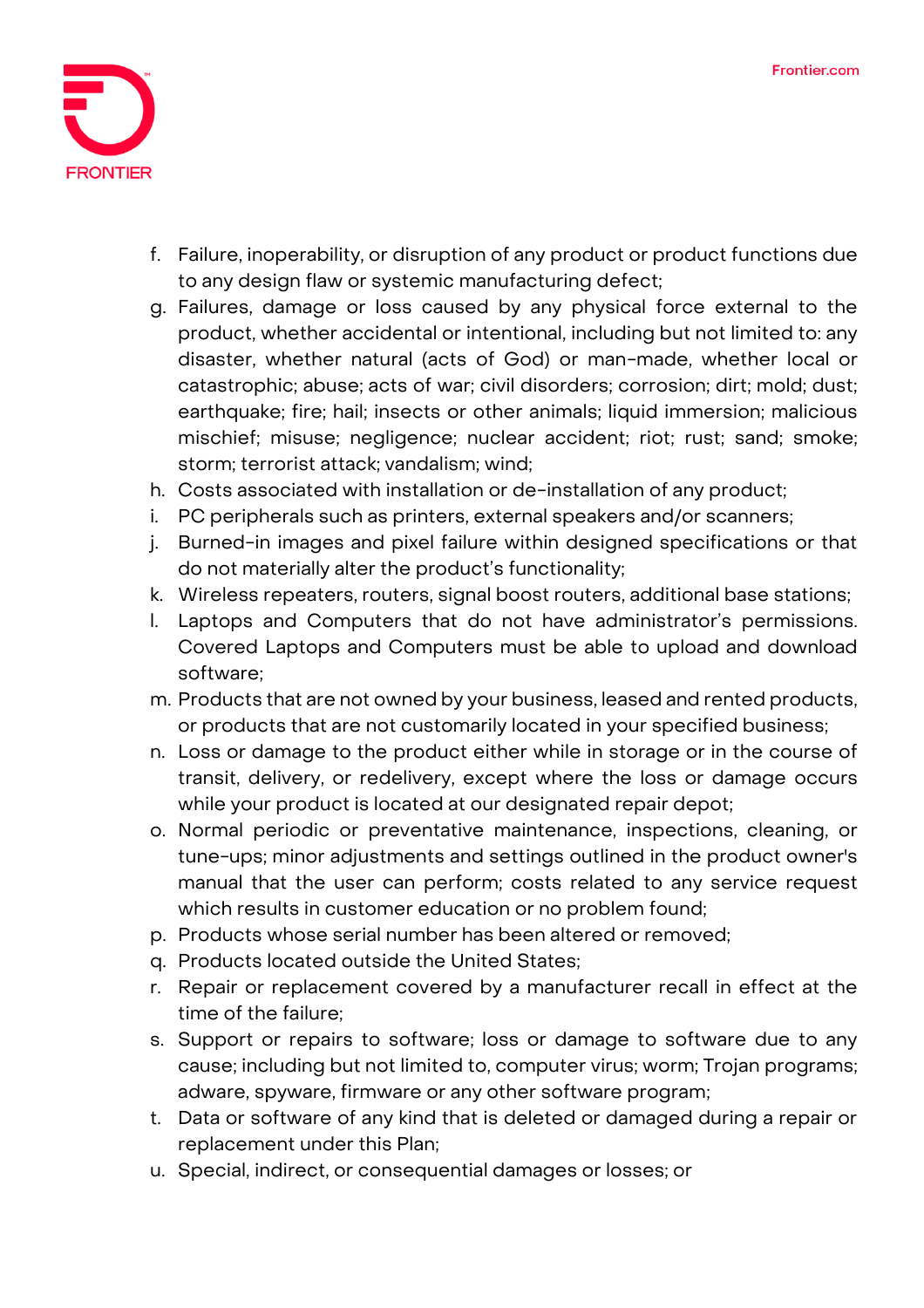

- v. Theft or loss of the product.
- w. Decorative/Novelty telephone sets (e.g., football phones); facsimile machines; leased equipment; cellular phones, pagers, ancillary equipment;
- x. Telephone accessories including, but not limited to, headsets, cords, and the like;
- y. Special needs accessories including, but not limited to, handset boosters, visual ring indicators, and the like;
- z. Rotary or hardwired telephones and VoIP enabled phones;

aa. Telephones with 3 or more lines or PBX/Key systems;

- bb. other non-telephone equipment (other than Caller ID display units); Computer telephony equipment
- cc.Damage which is not reported within 30 days after the cancellation or termination of the Plan.
- 14. **Renewal:** This Plan automatically renews from month to month until cancelled.
- 15. **Transfer:** This Plan is not transferable to another party.
- 16. **Cancellation:** This Plan is provided on a month-to-month basis and can be canceled by you at any time for any reason by notifying Frontier Communications Corporation's local business office (or other number that Frontier Communications Corporation may designate for such purpose) or by notifying Asurion in writing at P.O. Box 1818, Sterling, VA 20166. We may elect not to renew the Plan upon 30 days written notice to you. Upon any termination or cancellation by you or Frontier Communications Corporation, you will have coverage provided, at no cost for an additional thirty (30) days after the date of termination or cancellation of this Plan. All claims under this Plan must be reported to us within thirty (30) days after cancellation of the Plan. For residents of AL, AR, CA, HI, MA, MD, ME, MN, MO, NV, NJ, NM, NY, SC, TX, WA, WI and WY any refund owed and not paid or credited within thirty (30) days of cancellation shall include a 10% penalty per month.
- 17. **Changes to the Plan:** WE MAY CHANGE THE MONTHLY CHARGE FOR THE PLAN, OR WE MAY CHANGE THESE TERMS AND CONDITIONS FROM TIME TO TIME UPON THIRTY (30) DAYS WRITTEN NOTICE TO YOU. SUCH NOTICE MAY BE PROVIDED AS A MESSAGE PRINTED ON THE Frontier Communications Corporation BILL, IN A SEPARATE MAILING OR EMAIL OR BY ANY OTHER REASONABLE METHOD AT Frontier Communications Corporation's DISCRETION. IF YOU DO NOT AGREE TO THE MODIFIED CHARGES OR TERMS OF THE AGREEMENT, YOU MAY CANCEL THE PLAN BY NOTICE TO Frontier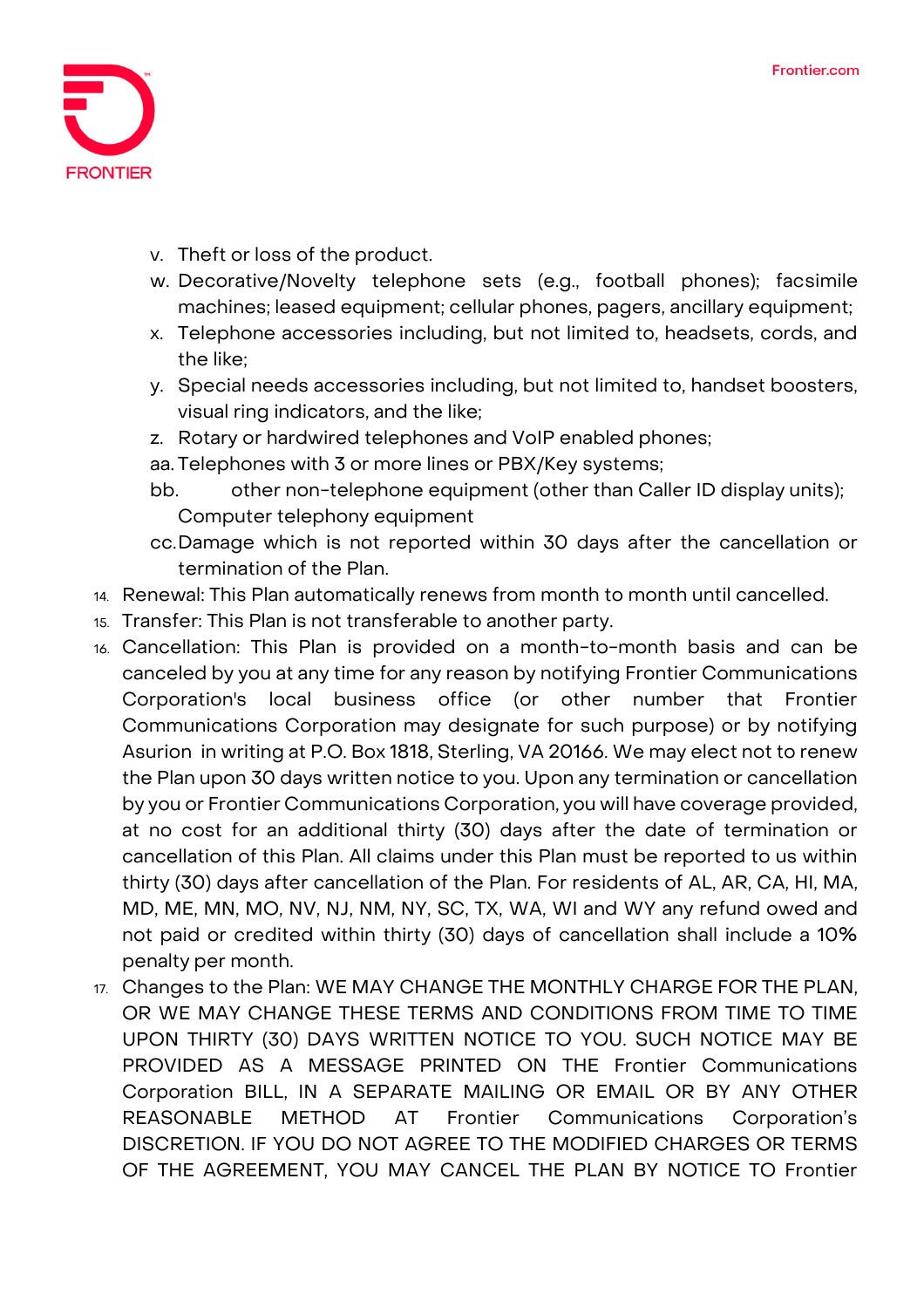

Communications Corporation AT ANY TIME IN ACCORDANCE WITH THESE TERMS AND CONDITIONS. THE PAYMENT OF APPLICABLE CHARGES BY YOU, OR A REQUEST FOR SERVICE UNDER THE PLANS, AFTER RECEIVING SUCH NOTICE OF A CHANGE IN THE CHARGES OR OTHER TERMS AND CONDITIONS WILL BE DEEMED TO BE ASSENT BY YOU TO THE CHANGE (S) IN THE CHARGES, TERMS OR CONDITIONS.

- 18. **Limitation of Liability:** Our or Frontier's liability for any negligence, error, mistake, or omission regarding the Plan or replacement of product(s) under the Plan is limited to a correction of any such error, mistake or omission. If such a correction is not possible, our liability will be limited to charges paid to Frontier Communications Corporation in the applicable month pursuant to the Plan. Any refund must be requested by you. IN NO EVENT WILL THE PLAN OBLIGOR, ADMINISTRATOR OR Frontier Communications Corporation BE LIABLE FOR INDIRECT, INCIDENTAL OR CONSEQUENTIAL DAMAGES INCLUDING BUT NOT LIMITED TO PERSONAL INJURIES OR LOSS OF INCOME ARISING OUT OF OR CONNECTED TO THE PROVISION OF THE PLAN, REPAIR OR REPLACEMENT OF PRODUCTS UNDER THE PLAN AND CAUSED BY NEGLIGENCE, ERROR, MISTAKE OR OMISSION ON THE PART OF THE PLAN OBLIGOR, ADMINISTRATOR OR Frontier Communications Corporation OR THEIR RESPECTIVE EMPLOYEES, AGENTS OR SUBCONTRACTORS.
- 19. **Force Majeure:** We shall not be held responsible for any delay or failure in performance of any part of this Plan to the extent that such delay or failure is caused by fire, flood, explosion, war, strike, embargo, government requirement, regulatory agency requirement civil or military authority, acts of God, or other similar causes beyond our control.
- 20. **Non-waiver:** Our failure in any circumstance to require strict adherence to any term or condition set forth herein shall not be deemed a waiver by us of any such term or condition under any other circumstance or of any other term or condition set forth herein.
- 21. **Arbitration Agreement:** Most of the questions or concerns that you may have about the program or this Plan can be addressed quickly and satisfactorily by contacting us at 1-866-856-3882. In the unlikely event that there are any disputes that cannot be resolved informally, **YOU AND WE AGREE TO RESOLVE THOSE DISPUTES THROUGH BINDING ARBITRATION OR SMALL CLAIMS COURT INSTEAD OF THROUGH COURTS OF GENERAL JURISDICTION. YOU AND WE AGREE THAT ANY ARBITRATION WILL TAKE PLACE ON AN INDIVIDUAL BASIS**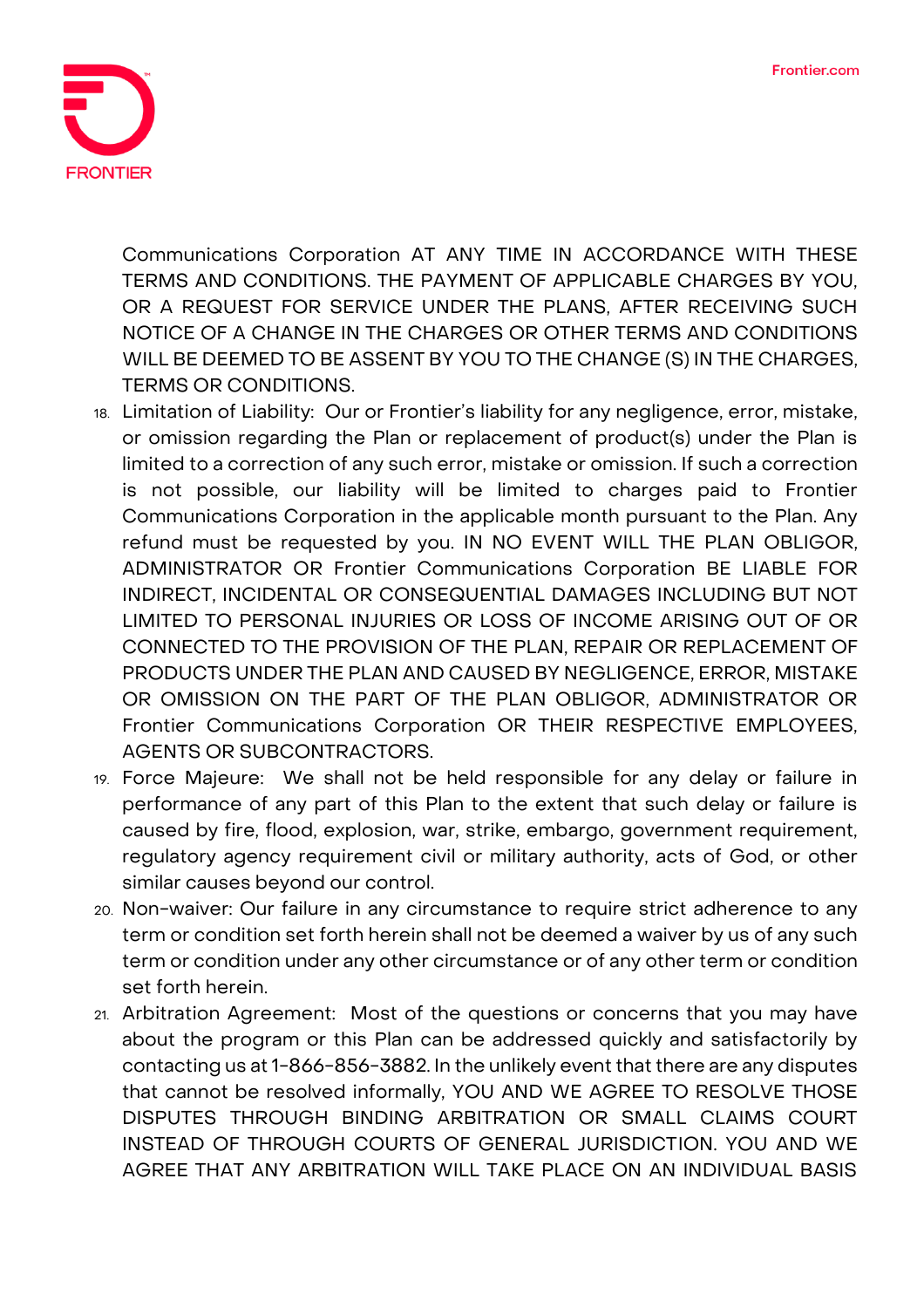

**ONLY. YOU AND WE AGREE TO WAIVE OUR RIGHTS TO A TRIAL BY JURY AND TO PARTICIPATE IN A CLASS ACTION**. For the purpose of this arbitration agreement, references to "we" and "us" include (1) the Plan Obligor and Administrator, as defined in Sections 1 and 2 above, and their respective parents, subsidiaries, affiliates, agents, employees, successors and assigns; and (2) Frontier Communications Corporation and its wholly owned subsidiaries. The enforcement and interpretation of this arbitration agreement is governed by the Federal Arbitration Act. This arbitration agreement shall survive the termination of this Plan.

This arbitration agreement is intended to be interpreted broadly, and it includes, without limitation: (1) any dispute or claim arising out of or relating in any way to the program or to this Plan this Plan, whether based in contract, tort, statute, fraud, misrepresentation or otherwise; and (2) any such dispute or claim that arose either before this arbitration agreement or Plan was entered into by you and us or that arises after this arbitration agreement or Plan is terminated. Notwithstanding any of the foregoing, this arbitration agreement does not preclude you or us from bringing an individual action in small claims court. This arbitration agreement also does not preclude you from informing any federal, state or local agencies or entities of your dispute or claim. Such agencies or entities may be able to seek relief from us on your behalf.

If you wish to arbitrate a dispute or claim against us, you must first send a Notice of Claim ("Notice") in writing and by certified mail to 22660 Executive Drive, Suite 122, Sterling VA 20166, Attn: Legal Dept. The Notice must state the basis for your dispute or claim and the relief you are seeking. If we do not resolve the dispute or claim to your satisfaction within 30 days of receipt of the Notice, you may initiate an arbitration against us with the American Arbitration Association ("AAA"). You can obtain the forms necessary to initiate an arbitration by calling 1.800.778.7879 or by visiting the AAA's website at www.adr.org. After we receive notice of the arbitration, we will reimburse you for payment of the filing fee required to initiate the arbitration, as long as your dispute or claim is for less than \$75,000. If you are unable to pay the filing fee required to initiate the arbitration, we will pay the filing fee if you send a request to us in writing and by certified mail to 22660 Executive Drive, Suite 122, Sterling VA 20166, Attn: Legal Dept. The arbitration shall be administered by the AAA in accordance with the Commercial Arbitration Rules and the Supplementary Procedures for Consumer Related Disputes (the "Arbitration Rules") in effect at the time the arbitration is initiated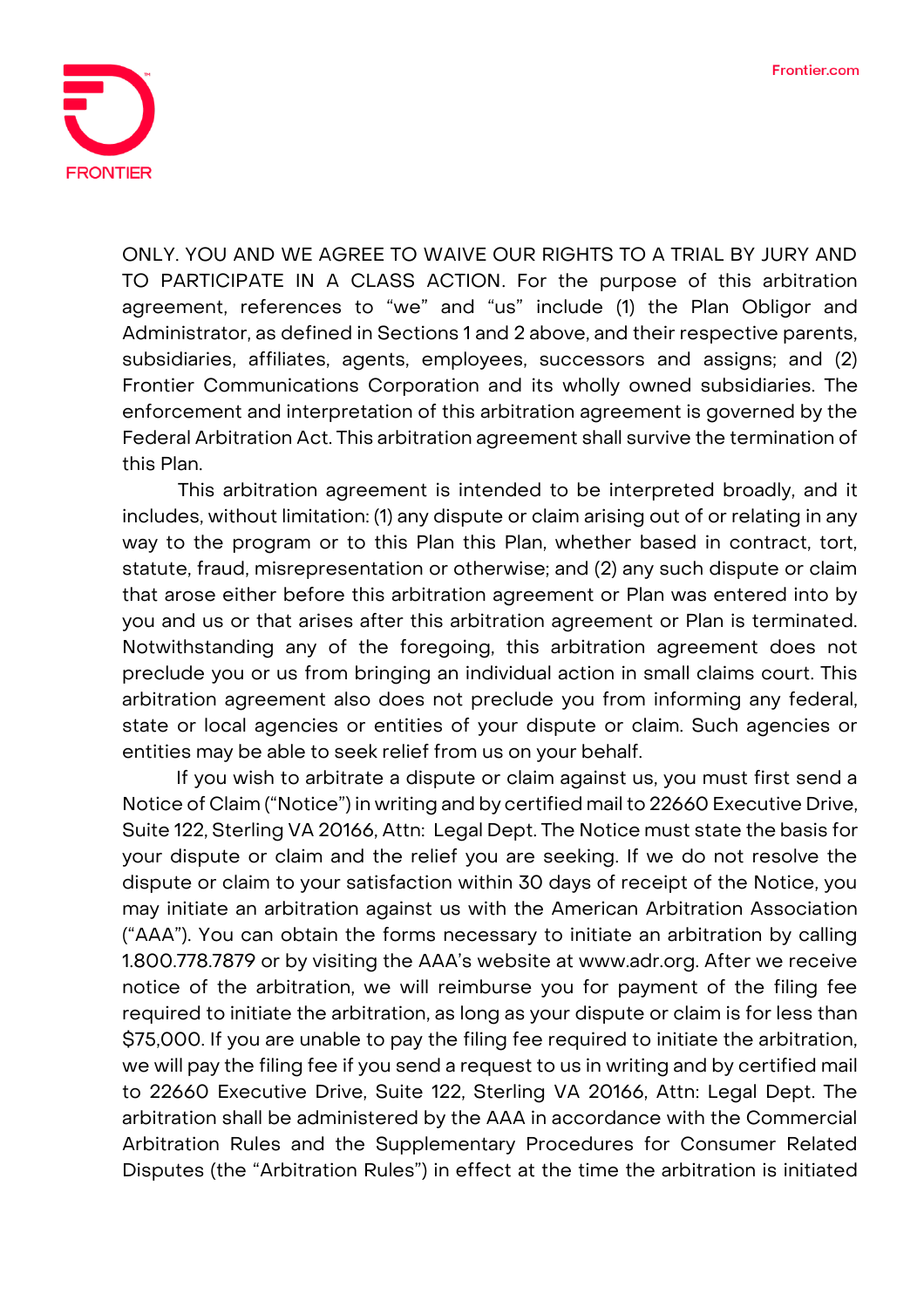

and as modified by this arbitration agreement. You can obtain a copy of the Arbitration Rules by visiting the AAA's website at www.adr.org or by calling the AAA at 1.800.778.7879.

The arbitrator appointed by the AAA to decide your claim or dispute is bound by the terms of this agreement to arbitrate. All issues related to your claim or dispute will be decided by the arbitrator, with the exception that issues relating to the scope and enforceability of this agreement to arbitrate will be decided by a court. Unless you and we agree otherwise, any arbitration hearings will take place in the county or parish of your mailing address. If your claim or dispute is for \$10,000 or less, we agree that you may choose to conduct the arbitration hearings either by submitting written documents to the arbitrator or by appearing before the arbitrator in person or by telephone. If your claim or dispute is for more than \$10,000, the right to arbitration hearings will be determined by the Arbitration Rules. We will pay all filing, administration and arbitrator fees for any arbitration initiated pursuant to this agreement to arbitrate, unless you seek more than \$75,000 from us in the arbitration or your dispute or claim is found by the arbitrator to have been frivolous or brought for an improper purpose under Federal Rule of Civil Procedure 11(b). In those two cases, the payment of such fees shall be governed by the Arbitration Rules.

At the conclusion of the arbitration hearings, the arbitrator shall issue a decision and provide a written explanation of the facts and law upon which that decision is based. If the arbitrator finds in your favor and issues a damages award that is greater than the value of the last settlement offer made by us before the arbitrator was selected or if we made no settlement offer before the arbitrator was selected and the arbitrator awards you any damages, we will: (1) pay you the amount of the damages award or \$10,000, whichever is greater; and (2) pay your attorney, if any, twice the amount of the attorneys' fees and the actual amount of any expenses he or she reasonably incurred when investigating and pursuing your dispute or claim in arbitration. Neither you nor we will disclose any settlement offers to the arbitrator until after the arbitrator has issued a decision and determined the damages award, if any. The arbitrator may resolve any disputes regarding fees and expenses either during the arbitration hearings or within 14 days of issuing a decision. While the right to the attorney's fees and expenses discussed above is in addition to any right you may have to such fees and expenses under applicable law, neither you nor your attorney may recover duplicate awards of attorney's fees and expenses. Although we may have the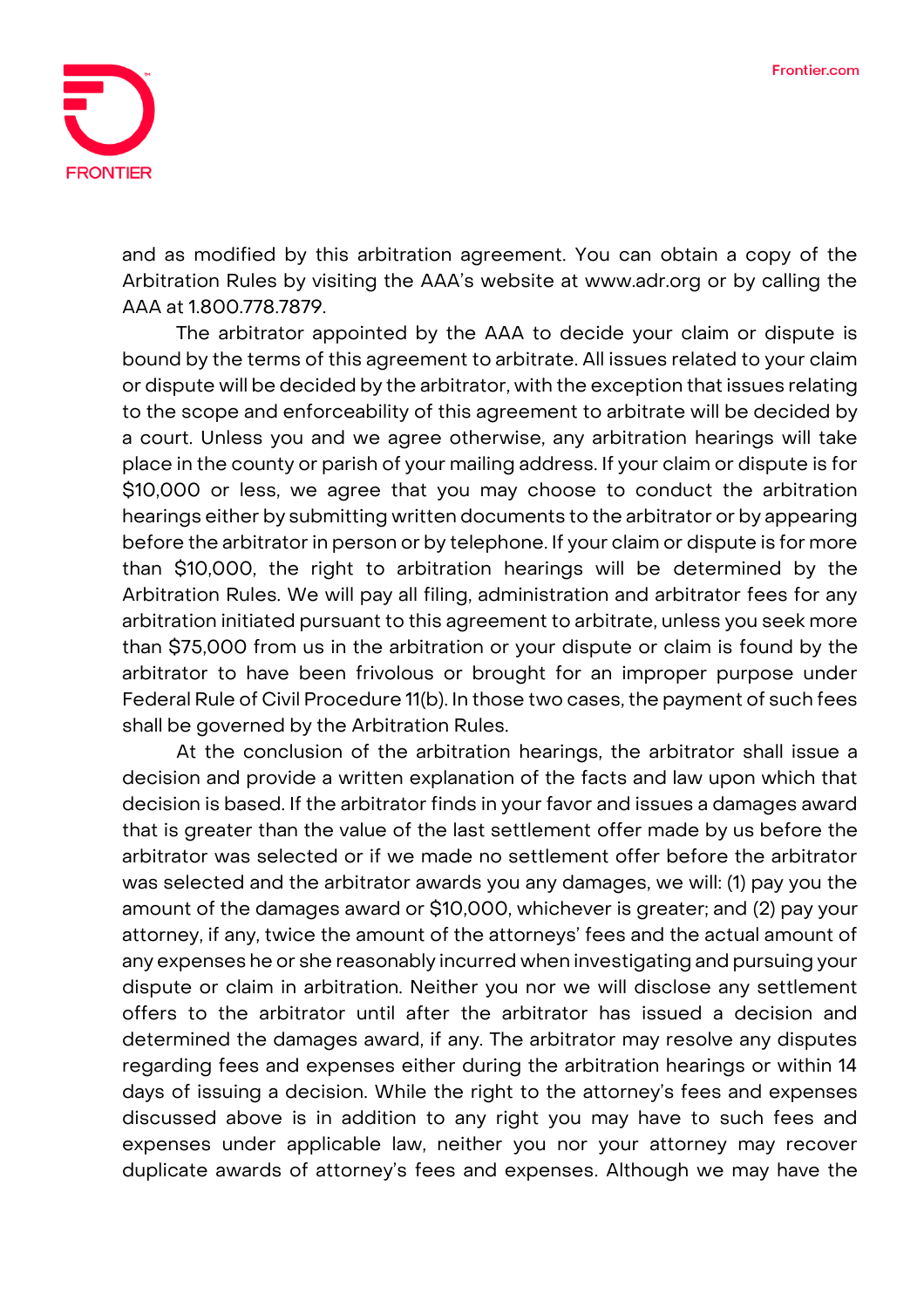

right under applicable law to recover attorney's fees and expenses from you if we prevail in the arbitration, we hereby agree to waive the right to do so.

To the extent either declaratory or injunctive relief is sought by you in the arbitration, such relief can be awarded only in your favor and only to the extent necessary to provide the relief warranted by your claim. **YOU AND WE AGREE THAT YOU MAY BRING A CLAIM AGASINT US ONLY IN YOUR INIDIVIDUAL CAPACITY AND NOT AS A PLAINTIFF OR CLASS MEMBER IN ANY PURPORTED CLASS OR REPRESNTATIVE PROCEEDING.** Unless you and we agree otherwise, the arbitrator may not consolidate the dispute or claim of another person with your dispute or claim and may not preside over any form of a representative or class proceeding. If this specific provision of this arbitration agreement is found to be unenforceable, then the entirety of this arbitration agreement shall be null and void.

## **State Variations**

The following state variations shall control if inconsistent with any other terms and conditions:

**Alabama Residents:** You may cancel this Plan within twenty (20) days of the receipt of this Plan. If no claim has been made under the Plan, the Plan is void and we shall refund to you the full purchase price of the Plan including any premium paid for the applicable insurance policy. If you cancel this Plan after twenty (20) days of receipt of this Plan, we shall refund to you the unearned portion of the full purchase price of the Plan including the unearned portion of any premium paid for any applicable insurance policy. Any refund due to you will be credited to any outstanding balance of your account, and the excess, if any shall be refunded to you.

**Arizona Residents:** If your written notice of cancellation is received prior to the expiration date, the Administrator shall refund the remaining pro-rata price, regardless of prior services rendered under the Plan. The pre-existing condition exclusion does not apply to conditions occurring prior to the sale of the consumer product by the Obligor, its assignees, subcontractors and/or representatives.

**California Residents:** For all products other than home appliances and home electronic products, the Cancellation provision is amended as follows: If the Plan is cancelled: (a) within sixty (60) days of the receipt of this Plan, you shall receive a full refund of the price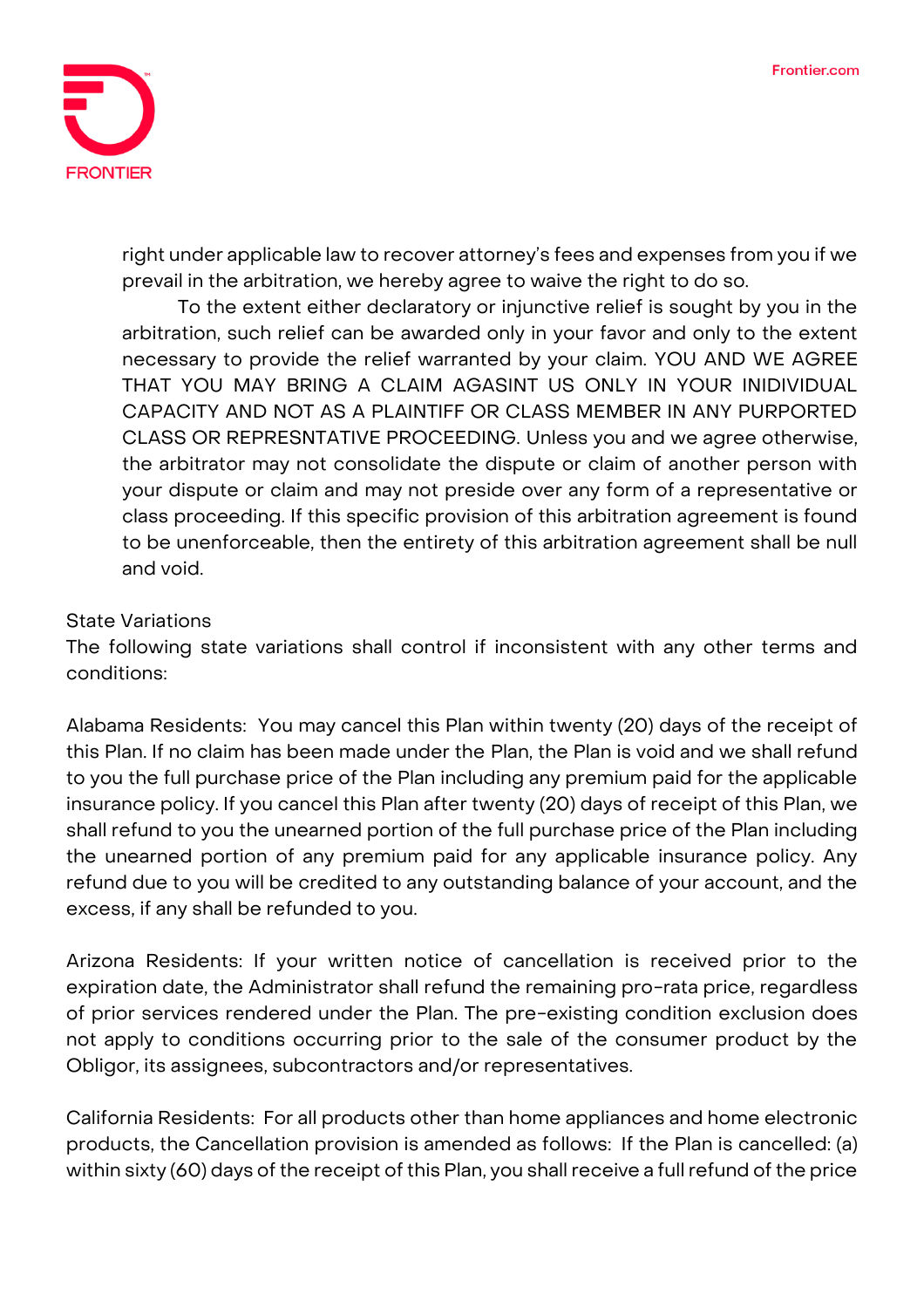

paid for the Plan provided no service has been performed, or (b) after sixty (60) days, you will receive a pro rata refund, less the cost of any service received.

**Connecticut Residents:** The expiration date of this Plan shall automatically be extended by the duration that the product is in our custody while being repaired. In the event of a dispute with the Administrator, you may contact The State of Connecticut, Insurance Department, PO Box 816, Hartford, CT 06142-0816, Attn: Consumer Affairs. The written complaint must contain a description of the dispute, the purchase price of the product, the cost of repair of the product and a copy of the Plan.

**Florida Residents:** The Plan shall be cancelled by us for fraud or material misrepresentation, including but not limited to commercial or rental use. Unauthorized repair or replacement of covered equipment shall result in the cancellation of the Plan by us. In the event of cancellation by us, written notice of cancellation shall be mailed to you not less than sixty (60) days before cancellation is effective. This Plan can be cancelled by you at any time for any reason by emailing, mailing or delivering to us notice of cancellation. If the Plan is cancelled: (a) within thirty (30) days of the receipt of the Plan, you shall receive a full refund of the price paid for the Plan provided no service has been performed, or (b) after thirty (30) days, you will receive a refund based on 100% of unearned pro rata premium less any claims that have been paid or less the cost of repairs made by us. If we cancel the Plan, the return premium is based upon 100% of the unearned pro rata premium. The rate charged for this Plan is not subject to regulation by the Florida Office of Insurance Regulation.

**Georgia Residents:** This Plan shall be non-cancelable by us except for fraud, material misrepresentation, or failure to pay consideration due therefore. The cancellation shall be in writing and shall conform to the requirements of Code 33-24-44. You may cancel at any time upon demand and surrender of the Plan and we shall refund the excess of the consideration paid for the Plan above the customary short rate for the expired term of the Plan. This Plan excludes coverage for incidental and consequential damages and pre-existing conditions only to the extent such damages or conditions are known to you or reasonably should have been known to you. As stated in the Arbitration Agreement of this Plan, either party may bring an individual action in small claims court. The Arbitration Agreement Addendum does not preclude you from bringing issues to the attention of federal, state, or local agencies or entities of your dispute. Such agencies or entities may be able to seek relief on your behalf. You and we agree to waive the right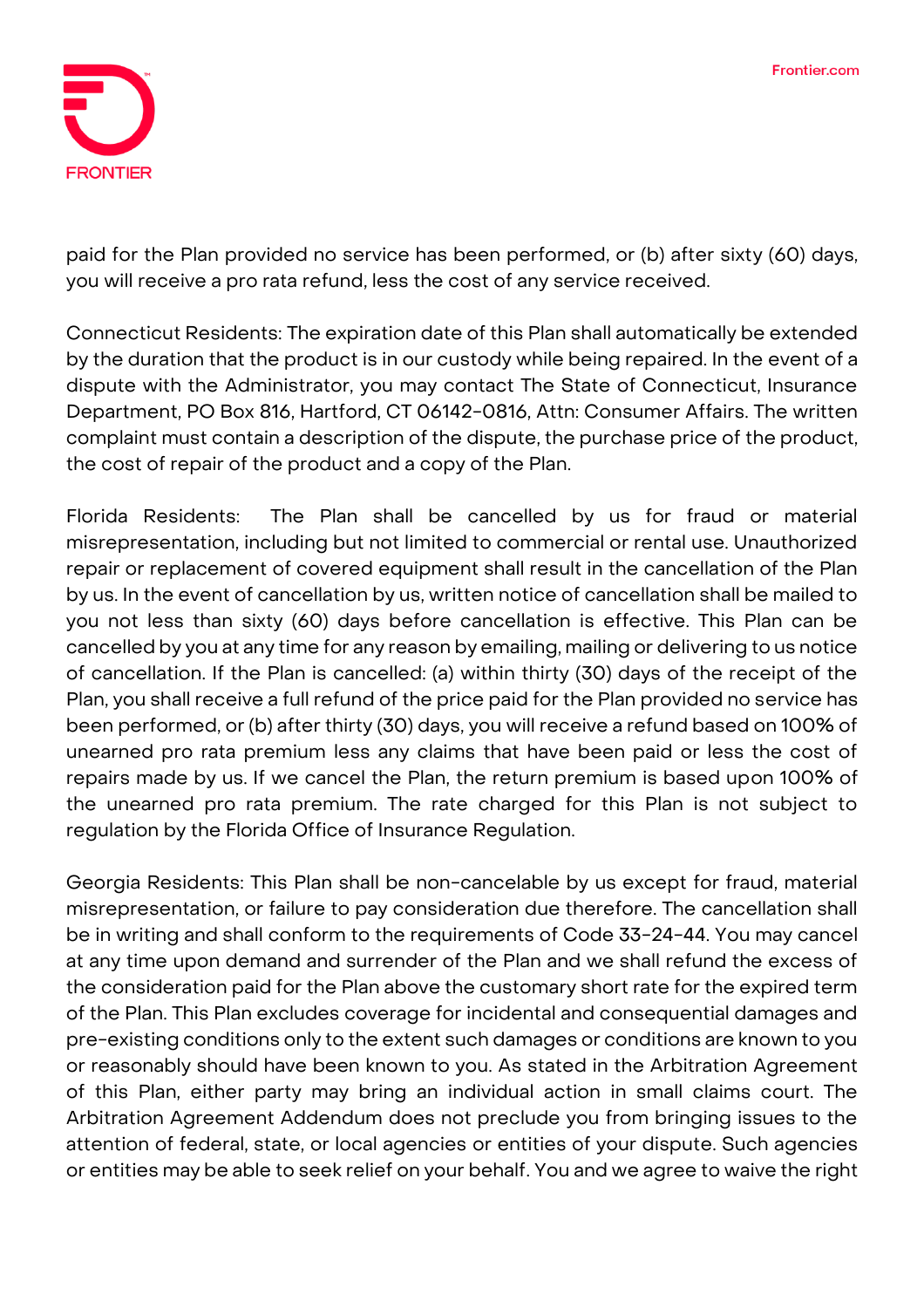

to a trial by jury and to participate in class arbitrations and class actions. Nothing contained in the arbitration provision shall affect your right to file a direct claim under the terms of this Plan against Liberty Insurance Underwriters Inc. pursuant to O.C.G.A. 33-7-6.

**Illinois Residents:** You may cancel this Plan for any reason at any time. If you cancel within thirty (30) days of Plan purchase, and we have not paid a claim, you will receive a full refund, less a cancellation fee of \$50.00 or 10% of the Plan price. If you cancel after thirty (30) days or any time after we pay a claim, you will receive a pro-rata refund of the Plan price based on the days remaining, less any claims that have been paid, less a cancellation fee of \$50.00 or 10% of the Plan price.

**Maine Residents:** You may cancel this Plan within twenty (20) days of the receipt of this Plan if sent by mail or within ten (10) days if delivered at the point of sale. If no claim has been made under the Plan, the Plan is void and we shall refund to you the full purchase price of the Plan including any premium paid for the applicable insurance policy. If you cancel this Plan after twenty (20) days of receipt of this Plan if sent by mail or within ten (10) days if delivered at the point of sale, we shall refund to you the unearned pro rata premium, less any claims paid. An administrative fee not to exceed ten (10) percent of the premium fee by you may be charged by us. Any refund due to you will be credited to any outstanding balance of your account, and the excess, if any shall be refunded to you. In the event of cancellation by us, written notice to you will be provided at least 15 days prior to the cancellation and will contain the effective date of the cancellation and the reason for cancellation. If a Plan is cancelled by us, you will be refunded 100% of the unearned pro rata provider fee, less any claims paid. An administrative fee not to exceed 10% of the provider fee paid by you may be charged by us.

**Nevada Residents:** The Arbitration Agreement provision of this Plan is deleted and does not apply. You are entitled to a "Free Look" period for this Plan. If you decide to cancel this Plan within thirty (30) days of purchase, you are entitled to a one hundred percent (100%) refund of any fees paid. If you cancel this Plan after thirty (30) days from purchase, you will receive a pro rata refund based on the days remaining, less a cancellation fee of twenty-five dollars (\$25.00) or ten percent (10%) of the Plan fee, whichever is less. If we fail to pay the cancellation refund as stated in the Cancellation section, the penalty will be ten percent (10%) of the purchase price for each thirty (30) day period or portion thereof that the refund and any accrued penalties remain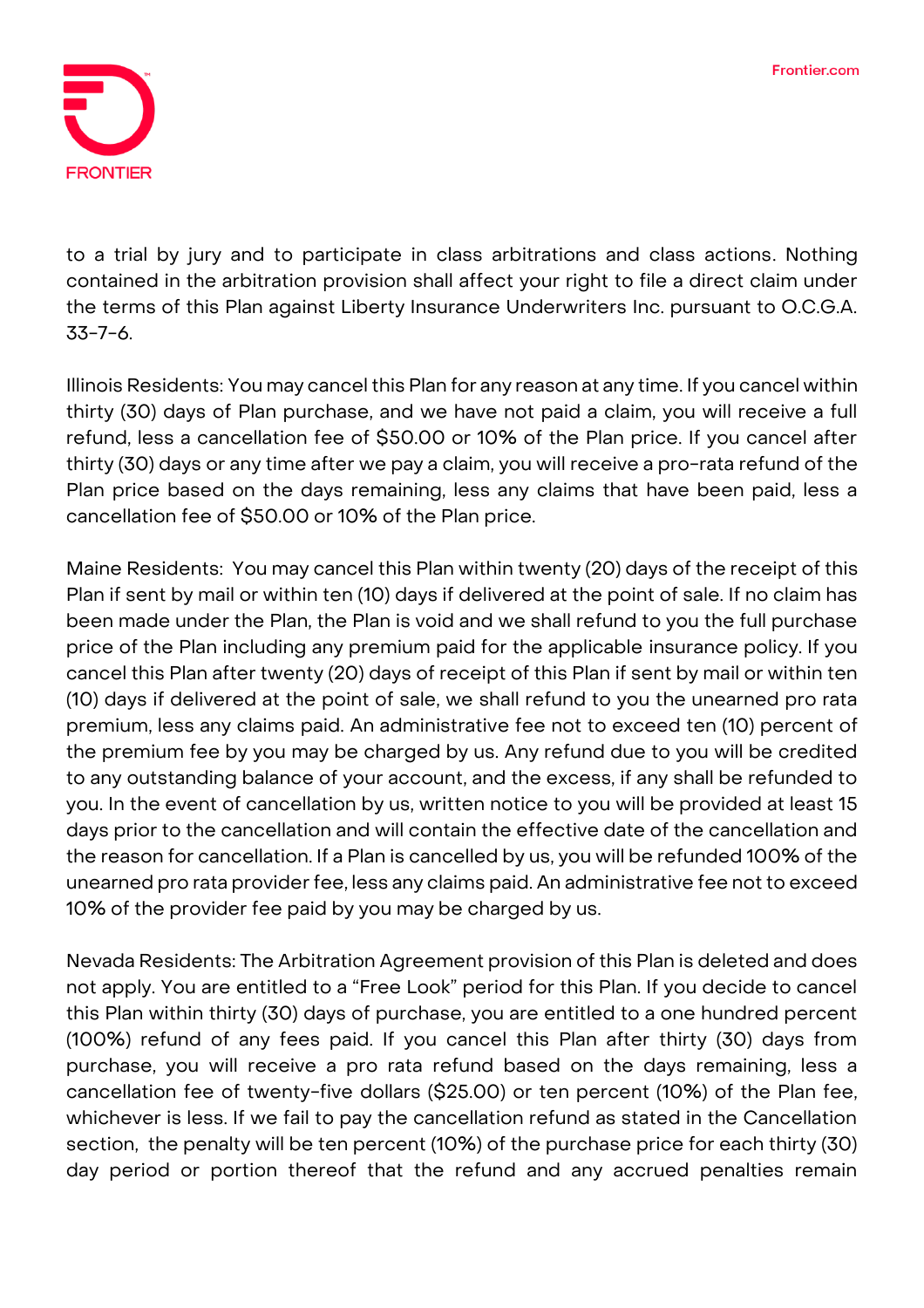

unpaid. If this Plan is canceled by us, no cancellation may become effective until at least 15 days after the notice of cancellation is mailed to you. We can cancel this Plan due to unauthorized repairs which result in a material change in the nature or extent of the risk, occurring after the first effective date of the current Plan, which causes the risk of loss to be substantially and materially increased beyond that contemplated at the time the Plan was issued or last renewed. If we cancel this Plan no cancellation fee will be imposed and no deduction for claims paid will be applied. If your covered failure results in a loss of heating, cooling, or electrical power to your air conditioner or refrigerator/freezer, repairs on your covered product will commence within 24 hours after you report your claim. If these repairs cannot be completed within three (3) calendar days, we will send you a report indicating the status of these repairs.

**New Hampshire Residents:** Contact us at 1.866.268.7221 with, questions, concerns, or complaints about the program. In the event you do not receive satisfaction under this Plan, you may contact the State of New Hampshire Insurance Department, 21 South Fruit Street, Suite 14, Concord, New Hampshire 03301, telephone number: 1.603.271.2261.

**New Mexico Residents:** If this Plan has been in force for a period of seventy (70) days, we may not cancel before the expiration of the Plan term or one (1) year, whichever occurs first, unless: (1) you fail to pay any amount due; (2) you are convicted of a crime which results in an increase in the service required under the Plan; (3) you engage in fraud or material misrepresentation in obtaining this Plan; (4) you commit any act, omission, or violation of any terms of this Plan after the effective date of this Plan which substantially and materially increase the service required under this Plan; or (5) any material change in the nature or extent of the required service or repair occurs after the effective date of this Plan and causes the required service or repair to be substantially and materially increased beyond that contemplated at the time you purchased this Plan.

**North Carolina Residents:** The purchase of this Plan is not required either to purchase or to obtain financing for a home appliance.

**Oklahoma Residents:** The Cancellation section is deleted and replaced by the following: you may cancel this Plan at any time by surrendering it or providing written notice to the retailer at the address where you purchased this Plan. You may also cancel this Plan by surrendering it or providing written notice to Asurion at the address listed below. You may cancel this Plan for any reason. In the event you cancel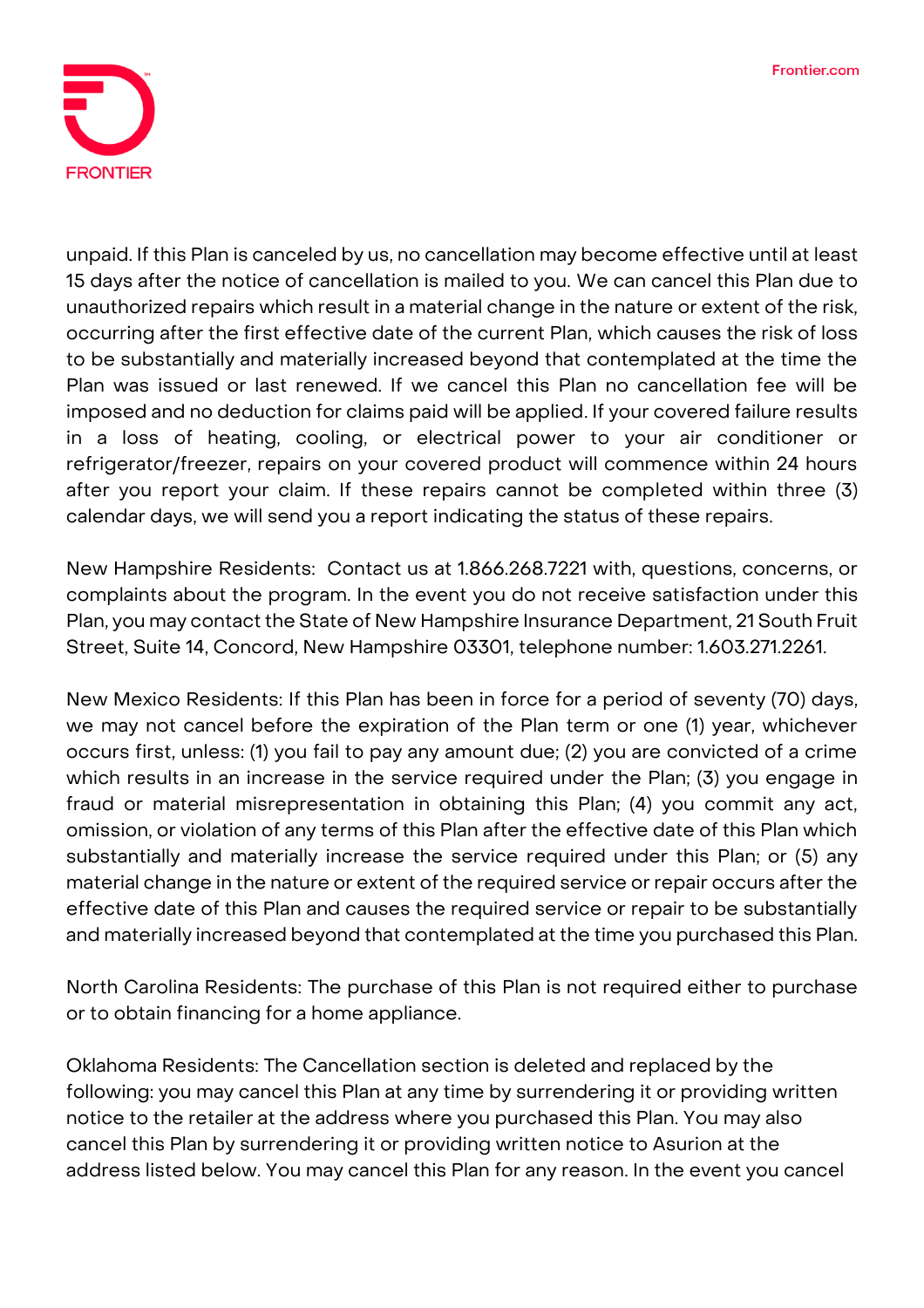

this Plan within 30 days of receipt of the Plan, you shall receive a full refund of any payments made by you under this Plan. In the event you cancel this Plan after 30 days of receipt of this Plan, you shall receive a refund based upon 100% of the unearned pro-rata premium less an administrative fee not to exceed 10% of the unearned prorata premium or \$25, whichever is less, and less the cost of claims paid. We or Asurion may not cancel this Plan except for fraud, material misrepresentation or non-payment by you; or if required to do so by any regulatory authorization. If we or Asurion cancel this Plan, you shall receive a refund of 100% of the unearned pro-rata premium. We or Asurion may not cancel this Plan without providing you with written notice at least thirty days prior to the effective date of cancellation. Such notice shall include the effective date of cancellation and the reason for cancellation. The following sentence is added to this Plan: Coverage afforded under this Plan is not guaranteed by the Oklahoma Insurance Guaranty Association. Oklahoma service warranty statutes do not apply to commercial use references in this Plan.

**Oregon Residents:** The Arbitration Agreement provision of this Plan is amended to add the following: **Any award rendered in accordance with this Plan's Arbitration Agreement shall be a nonbinding award against you,** provided that you reject the arbitration decision in writing to us within forty-five (45) days of the arbitrator's award. Under no circumstances shall a legal proceeding be filed in a federal, state or local court until such time as both you and we obtain an arbitration award pursuant to this Arbitration Agreement. This Arbitration Agreement does not require you to waive your right to a jury trial in any individual legal proceeding you may file. Any arbitration occurring under this Plan shall be administered in accordance with the Arbitration Rules unless any procedural requirement of the Arbitration Rules is inconsistent with the Oregon Uniform Arbitration Act in which case the Oregon Uniform Arbitration Act shall control as to such procedural requirement.

**South Carolina Residents:** To prevent any further damage, please refer to the owner's manual. In the event the service Plan provider does not provide covered service within sixty (60) days of proof of loss by the Plan holder, the Plan holder is entitled to apply directly to the Insurance Company. If the Insurance Company does not resolve such matters within sixty (60) days of proof of loss, they may contact the SC Department of Insurance, P.O. Box 100105, Columbia, SC 29202-3105, 1.800.768.3467.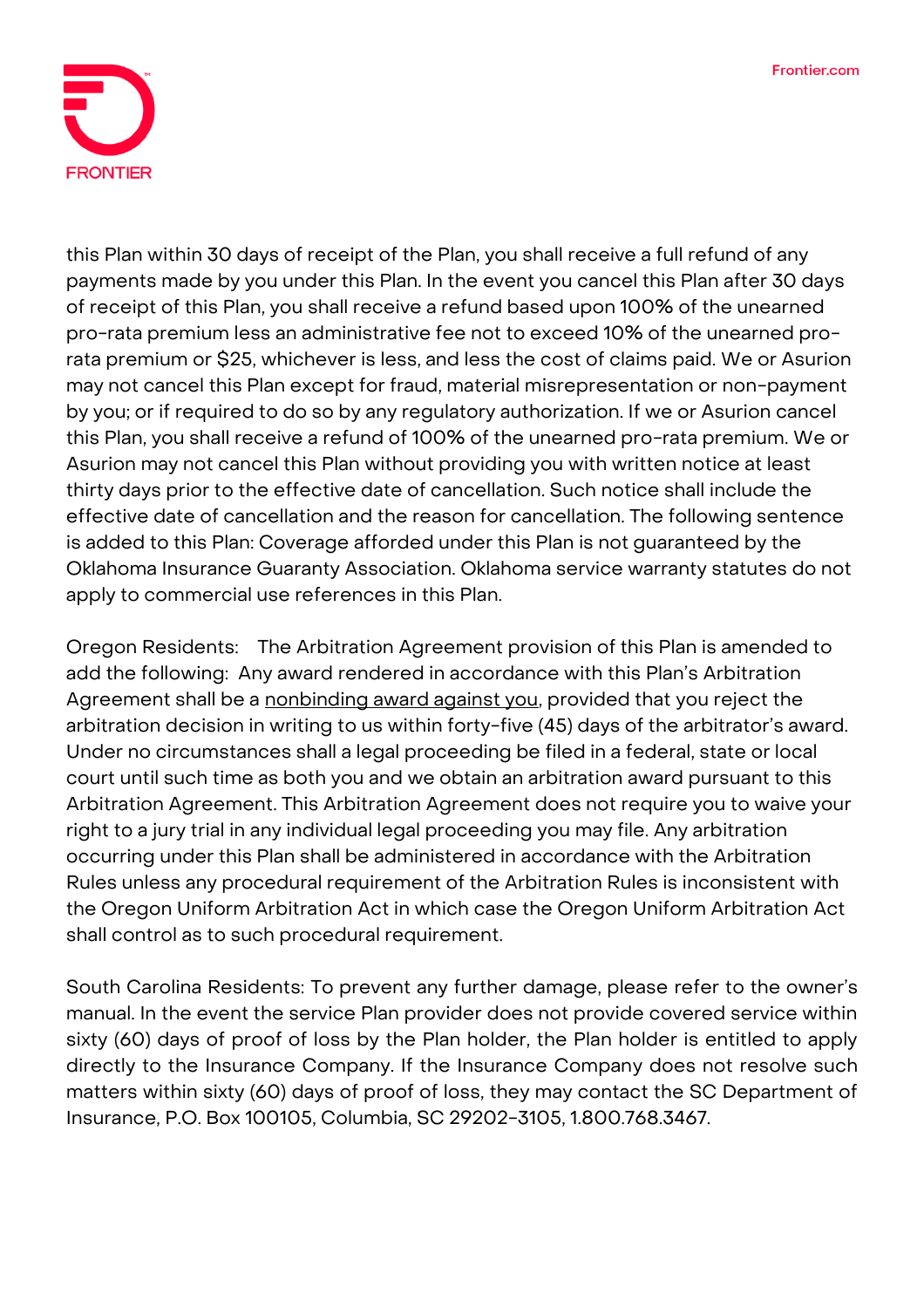

**Texas Residents:** If you purchased this Plan in Texas, unresolved complaints concerning a provider or questions concerning the registration of a service Plan provider may be addressed to the Texas Department of Licensing and Regulation, P.O. Box 12157, Austin, Texas 78711, telephone number 1.512.463.6599 or 1.800.803.9202. You may apply for reimbursement directly to the insurer if a refund or credit is not paid before the fortysixth (46<sup>th</sup>) day after the date on which the Plan is returned to the provider. Texas license number: 116.

**Utah Residents: NOTICE. This plan is subject to limited regulation by the Utah Insurance Department. To file a complaint, contact the Utah Insurance Department.** Coverage afforded under this Plan is not guaranteed by the Utah Property and Casualty Guarantee Association. This Plan may be cancelled due to unauthorized repair which results in a material change in the nature or extent of the risk, occurring after the first effective date of the current policy, which causes the risk of loss to be substantially and materially increased beyond that contemplated at the time the policy was issued or last renewed. Failure to notify within the prescribed time will not invalidate the claim if you can show that notification was not reasonably possible. If we cancel this Plan due to fraud or material misrepresentation, you will be notified thirty (30) days prior to cancellation. If we cancel this Plan due to nonpayment, you will be notified ten (10) days prior to Plan cancellation.

**Washington Residents:** If we fail to act on your claim, you may contact Liberty Insurance Underwriters Inc. directly at 1.800.677.9163. You are not required to wait sixty (60) days before filing a claim directly with Liberty Insurance Underwriters, Inc.

**Wisconsin Residents: THIS CONTRACT IS SUBJECT TO LIMITED REGULATION BY THE OFFICE OF THE COMMISSIONER OF INSURANCE**. You may cancel this Contract within twenty (20) days of receipt of this Contract and receive a full refund of the Contract price paid unless you had a covered claim. If you had a covered claim within twenty (20) days of receipt of this Contract or you cancel this Contract after twenty (20) days of receipt of this Contract, we shall refund to you the unearned pro rata portion of the Contract price paid, less the cost of a covered claim. We may only cancel this Contract before the end of the agreed Contract term on the grounds of nonpayment, a material misrepresentation made by you to us, or a substantial breach of duties by you relating to the products or its use. If a Contract is cancelled by us for a reason other than nonpayment, you will be refunded 100% of the unearned pro rata portion of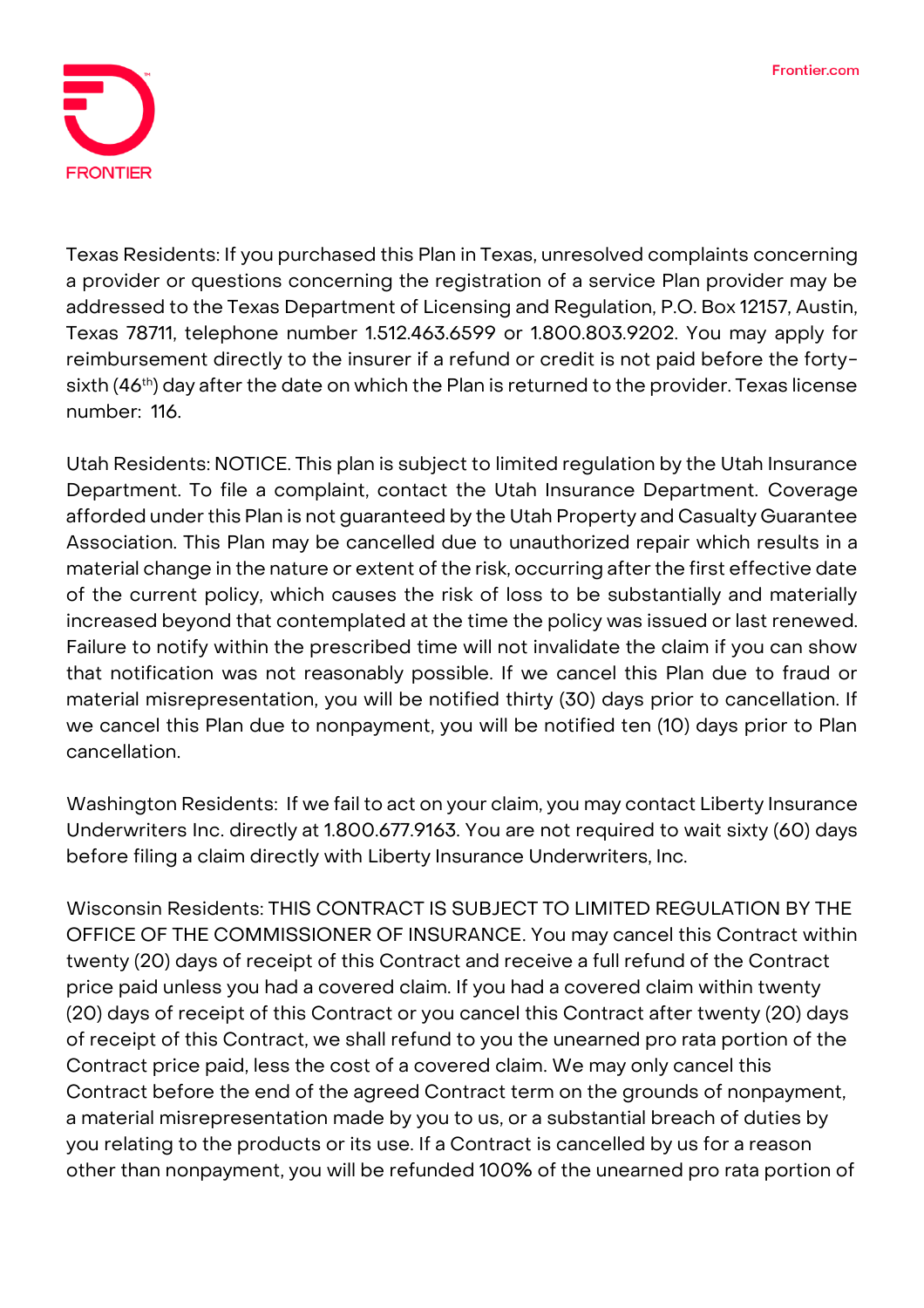

the Contract price paid, less the cost of a covered claim. If we cancel this Contract, we will send you written notice at least five (5) days prior to the effective date of cancellation. Written notice of cancellation shall include the effective date of cancellation and the reason for cancellation. Any refund due to you will be credited to any outstanding balance of your account, and the excess, if any shall be refunded to you. We may charge an administrative fee not to exceed 10% of the Contract price paid. If we become insolvent or otherwise financially impaired, you may file a claim directly with Liberty Insurance Underwriters Inc. for reimbursement, payment, or provision of the service. The Arbitration Agreement provision of this Contract is amended as follows: **(1) TO RESOLVE DISPUTES, YOU MAY CHOOSE EITHER BINDING ARBITRATION, PURSUANT TO THE ARBITRATION AGREEMENT PROVISION OF THIS CONTRACT, OR SMALL CLAIMS COURT. BY AGREEING TO THIS CONTRACT, YOU AND WE WAIVE THE RIGHT TO HAVE DISPUTES RESOLVED THROUGH COURTS OF GENERAL JURISDICTION, THE RIGHT TO TRIAL BY JURY, AND TO PARTICPATE IN CLASS ARBITRATIONS AND CLASS ACTIONS;** and **(2)** the sentence "The enforcement and interpretation of this arbitration agreement is governed by the Federal Arbitration Act." is deleted in its entirety.

**Wyoming Residents:** This Plan will be considered void and we will refund you the full purchase price of the Plan or credit your account if you have not made a claim under this Plan and you have returned the Plan to us a) within 20 days after the date we have mailed the Plan to you, b) within 10 days after you have received the Plan if the Plan was furnished to you at the time the Plan was purchased, or c) within a longer time period if specified in the Plan. The right to void the Plan provided in this subsection applies only to the original Plan purchaser and is not transferable. If we cancel this Plan for reasons other than nonpayment, a material misrepresentation made by you to us or because of a substantial breach of duties by you relating to the product or its use, we will mail a written notice to you at least ten (10) days prior to cancellation. The notice of cancellation shall state the effective date of cancellation and the reason for cancellation. In the event covered service is not provided by us within sixty (60) days of proof of loss by you, you are entitled to apply directly to the reimbursement insurance company. The Arbitration Agreement provision in this Plan is replaced with the following: "If there are disputes between you and us that are not resolved by negotiations, you and we may in a separate written agreement voluntarily consent to arbitration. Any arbitration proceedings shall be conducted within the state of Wyoming." For the purpose of this Arbitration Agreement, references to "we", "us" and